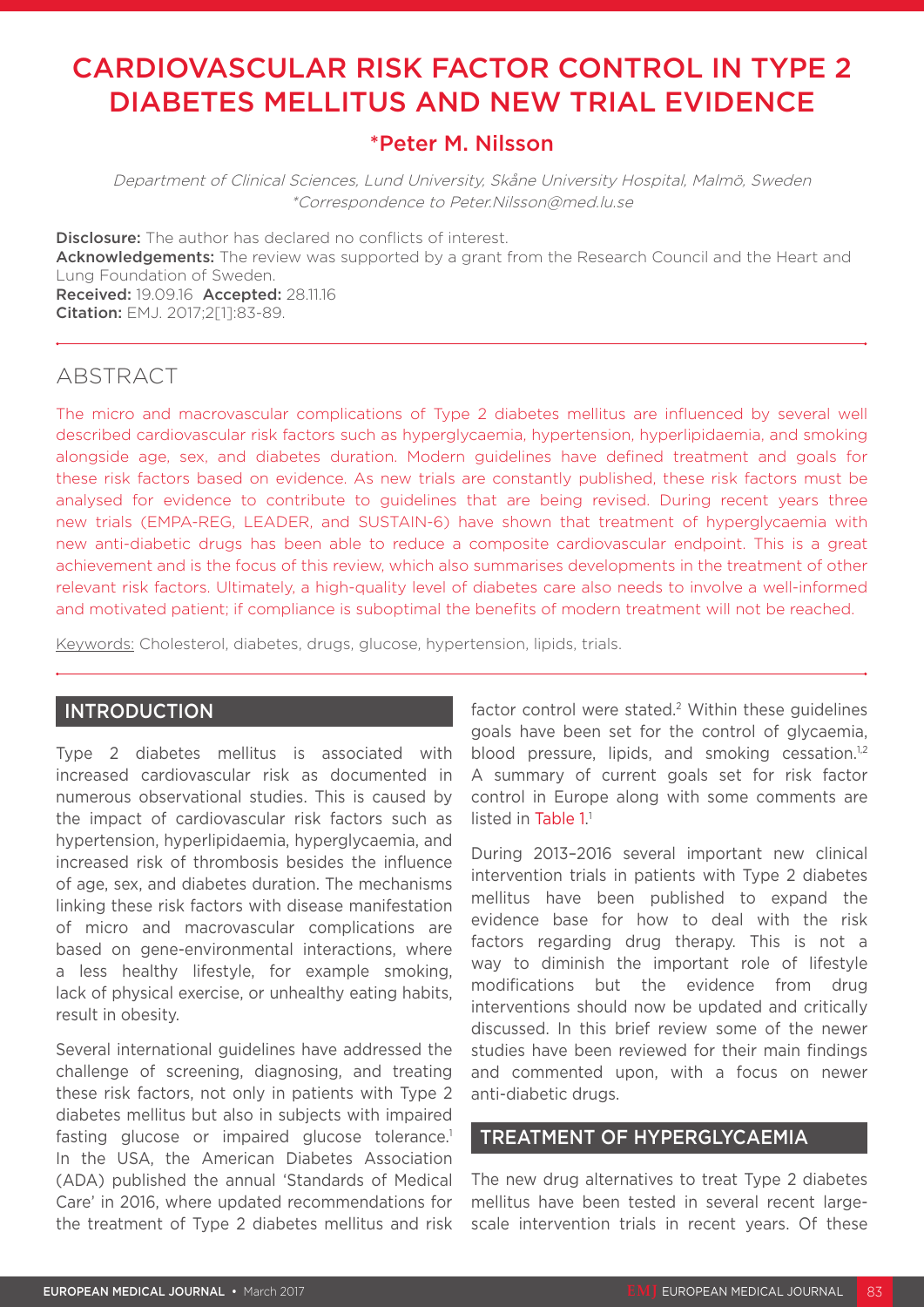trials, three have included a dipeptidyl peptidase 4 (DPP-4) inhibitor versus placebo, three a glucagonlike peptide-1 (GLP-1) receptor agonist/analogue (GLP-1 RA) versus placebo, and one a sodium/ glucose cotransporter 2 (SGLT2) inhibitor versus placebo. The patients with diabetes recruited have generally been high-riskpatients and in most cases,

with a previous cardiovascular disease (CVD) manifestation. This is both a merit and a problem, as it is not self-evident that findings in these high-risk patients can be extrapolated to other patients with diabetes but at a lower cardiovascular risk (Table 2).

#### Table 1: Treatment goals for risk factor control in patients with Type 2 diabetes mellitus.<sup>1</sup>

| <b>Risk factor</b> | Treatment goal                                                      | <b>Comments</b>                                                                          |  |
|--------------------|---------------------------------------------------------------------|------------------------------------------------------------------------------------------|--|
| Hyperglycaemia     | $HbA16 < 7.0\%$                                                     | Less strict in the elderly and frail                                                     |  |
| Hypertension       | <140/85 mmHg                                                        | Lower in patients with macroalbuminuria                                                  |  |
| Hyperlipidaemia    | LDL-C <2.5 mmol/L, but <1.8 mmol/L<br>in patients at very high-risk | Risk markers such as triglyceride levels and HDL-C<br>should also be considered          |  |
| Smoking            | No tobacco use                                                      | Risk reduction with a lesser amount smoked is a<br>possible step in the process          |  |
| Obesity            | Weight stabilisation                                                | Reduction of HbA <sub>1c</sub> with some anti-diabetes drugs<br>may increase body weight |  |

#### LCL-C: low-density lipoprotein cholesterol; HDL-C: high-density lipoprotein cholesterol.

| Study                                   | <b>Patients</b>              | Drug/placebo                                                 | Outcome                 | Result                                                                                    | Strength             | Limitation                                                     |
|-----------------------------------------|------------------------------|--------------------------------------------------------------|-------------------------|-------------------------------------------------------------------------------------------|----------------------|----------------------------------------------------------------|
| SAVOR-TIMI3                             | 16,492<br>T2DM,<br>2.1 years | Saxagliptin<br>5 mg o.d.<br>per oral*                        | Composite<br>CV outcome | 1.00 (0.89 to 1.12; p=0.99<br>for superiority; p<0.001<br>for non-inferiority)            | Large<br><b>RCT</b>  | Mostly high-risk<br>T2DM patients and<br>those with a CHF risk |
| EXAMINE <sup>4</sup>                    | 5,380<br>T2DM,<br>18 months  | Alogliptin<br>25 mg o.d.<br>per oral*                        | Composite<br>CV outcome | 0.96 (one-sided<br>repeated confidence<br>interval, 1.16; p<0.001 for<br>non-inferiority) | Large<br><b>RCT</b>  | Only high-risk<br>T2DM patients                                |
| TECOS <sup>5</sup>                      | 14,671<br>T2DM,<br>3.0 years | Sitagliptin<br>50-100 mg o.d.<br>per oral*                   | Composite<br>CV outcome | $0.98$ (0.88-1.09;<br>p<0.001 for<br>non-inferiority)                                     | Large<br><b>RCT</b>  | Only high-risk<br>T2DM patients                                |
| <b>EMPA-REG</b><br>OUTCOME <sup>9</sup> | 7,020<br>T2DM,<br>3.1 years  | Empagliflozin<br>10 or 15 mg o.d.<br>per oral                | Composite<br>CV outcome | 0.86 (0.74-0.99; p=0.04<br>for superiority)                                               | Large<br><b>RCT</b>  | Only high-risk<br>T2DM patients                                |
| ELIXA <sup>6</sup>                      | 6,068<br>T2DM,<br>25 months  | Lixisenatide<br>10-20 mg o.d.<br>subcutaneous                | Composite<br>CV outcome | 1.02 (0.89-1.17; p<0.001<br>for non-inferiority and<br>p=0.81 for superiority)            | Medium<br><b>RCT</b> | Only high-risk<br>T2DM patients                                |
| LEADER <sup>7</sup>                     | 9,340<br>T2DM,<br>3.8 years  | Liraglutide<br>1.8 mg o.d.<br>subcutaneous                   | Composite<br>CV outcome | 0.87 (0.78-0.97; p<0.001<br>for<br>non-inferiority; p=0.01<br>for superiority)            | _arge<br><b>RCT</b>  | Only high-risk<br>T2DM patients                                |
| SUSTAIN-6 <sup>8</sup>                  | 3,297<br>T2DM,<br>2.0 years  | Semaglutide<br>0.5 or 1.0 mg<br>once weekly,<br>subcutaneous | Composite<br>CV outcome | 0.74 (0.58-0.95; p<0.001<br>for<br>non-inferiority)                                       | Large<br><b>RCT</b>  | Only high-risk<br>T2DM patients                                |

Table 2: Summary of outcome trials with new anti-diabetic drugs.

Risk ratios with 95% confidence intervals and significance testing for non-inferiority and superiority. \*Reduced dosage in patients with impaired renal function estimated glomerular filtration rate (eGFR) 30–60 mL/min.

T2DM: Type 2 diabetes mellitus; CHF: congestive heart failure; RCT: randomised controlled trial; CV: cardiovascular; o.d.: once daily.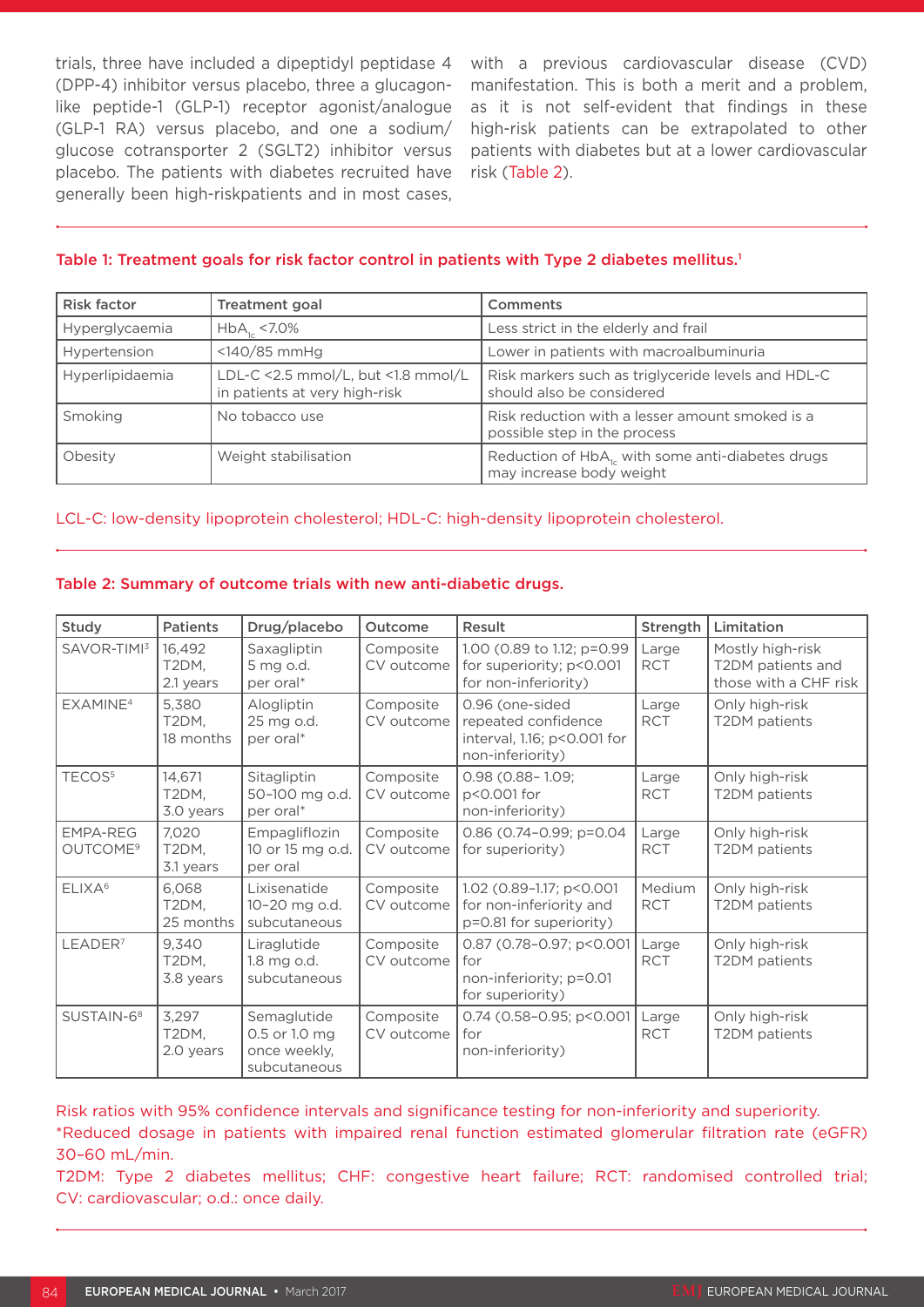The three DPP-4 inhibitor trials were SAVOR-TIMI 53, $3$  EXAMINE,<sup>4</sup> and TECOS,<sup>5</sup> with an overall favourable safety profile, the only exception being the increased risk of congestive heart failure as noted in the SAVOR-TIMI 53 trial.<sup>3</sup> In all three trials, non-inferiority against placebo was shown but the cardiovascular event risk was not different from placebo. Thus, these drugs are generally safe but did not provide added benefits for cardiovascular prevention. The next set of trials were the three GLP-1 RA studies  $ELIXA<sup>6</sup> LEADER<sup>7</sup>$ and most recently the SUSTAIN-6 study,<sup>8</sup> from which the latter two will be related in more detail due to their positive outcomes. On the other hand, the ELIXA study showed non-inferiority and safety but no added cardiovascular prevention versus placebo in patients with Type 2 diabetes mellitus and a recent event of an acute coronary syndrome as inclusion criterion.<sup>6</sup> Finally, the EMPA-REG OUTCOME trial tested the new class of SGLT2 inhibitors for non-inferiority and cardiovascular effects versus placebo.9 This trial will also be described more in detail.

### LEADER

In the double-blind LEADER trial, patients with Type 2 diabetes mellitus and high cardiovascular risk were randomised to receive liraglutide or placebo.7 The primary composite outcome in the time-to-event analysis was the first occurrence of death from cardiovascular causes, non-fatal myocardial infarction, or non-fatal stroke. The primary hypothesis was that liraglutide would be non-inferior to placebo regarding the primary outcome, with a margin of 1.30 for the upper boundary of a 95% confidence interval (CI) of the hazard ratio (HR). A total of 9,340 patients underwent randomisation with a median follow-up of 3.8 years. The primary outcome occurred in significantly fewer patients in the liraglutide group (608 of 4,668 patients [13.0%]) than in the placebo group (694 of 4,672 [14.9%]) (HR: 0.87; 95% CI: 0.78–0.97; p<0.001 for non-inferiority; p=0.01 for superiority). Fewer patients died from cardiovascular causes in the liraglutide group (219 patients [4.7%]) than in the placebo group (278 [6.0%]) (HR: 0.78; 95% CI: 0.66–0.93; p=0.007). The rate of death from any cause was lower in the liraglutide group (381 patients [8.2%]) than in the placebo group (447 [9.6%]) (HR: 0.85; 95% CI: 0.74–0.97; p=0.02). The rates of non-fatal myocardial infarction, non-fatal stroke, and hospitalisation for heart failure were non-significantly lower in the liraglutide group.

The most common adverse events leading to the discontinuation of liraglutide were gastrointestinal events. The authors concluded that the rate of the first occurrence of death from cardiovascular causes, non-fatal myocardial infarction, or non-fatal stroke among patients with Type 2 diabetes mellitus at high-risk was lower with liraglutide than with placebo.<sup>7</sup>

The reduction of cardiovascular mortality is an important achievement taking into consideration that the patients in LEADER were mostly well treated already at baseline by several drugs for secondary prevention of CVD. For example, a very high proportion of the patients were treated with statins or renin-angiotensin system-blocking agents. An important contributing factor could be the weight loss induced by liraglutide (a mean difference of 2.3 kg at 36 months versus placebo [95% CI: 2.5-2.0])

### SUSTAIN-6

The most recent GLP-1 RA trial was SUSTAIN-6, presented at the European Association for the Study of Diabetes (EASD) 52<sup>nd</sup> Annual Meeting in Munich, Germany, September 2016, and published simultaneously.8 The rationale was that the cardiovascular effects of semaglutide, a GLP-1 RA with an extended half-life of approximately 1 week, in Type 2 diabetes mellitus were unknown. A total of 3,297 patients with Type 2 diabetes mellitus on a standard-care regimen were randomly assigned to receive once-weekly semaglutide (0.5 mg or 1.0 mg) or placebo for 104 weeks. The primary composite outcome was the first occurrence of cardiovascular death, non-fatal myocardial infarction, or non-fatal stroke. It was hypothesised that semaglutide would be non-inferior to placebo for the primary outcome. The non-inferiority margin was 1.8 for the upper boundary of the 95% CI of the HR. At baseline, 2,735 of the patients (83.0%) had established CVD, chronic kidney disease, or both. The primary outcome occurred in 108 of 1,648 patients (6.6%) in the semaglutide group and in 146 of 1,649 patients (8.9%) in the placebo group (HR: 0.74; 95% CI: 0.58–0.95; p<0.001 for non-inferiority). Non-fatal myocardial infarction occurred in 2.9% of the patients receiving semaglutide and in 3.9% of those receiving placebo (HR: 0.74; 95% CI: 0.51–1.08; p=0.12); non-fatal stroke occurred in 1.6% and 2.7%, respectively (HR: 0.61; 95% CI: 0.38–0.99; p=0.04). Rates of death from cardiovascular causes were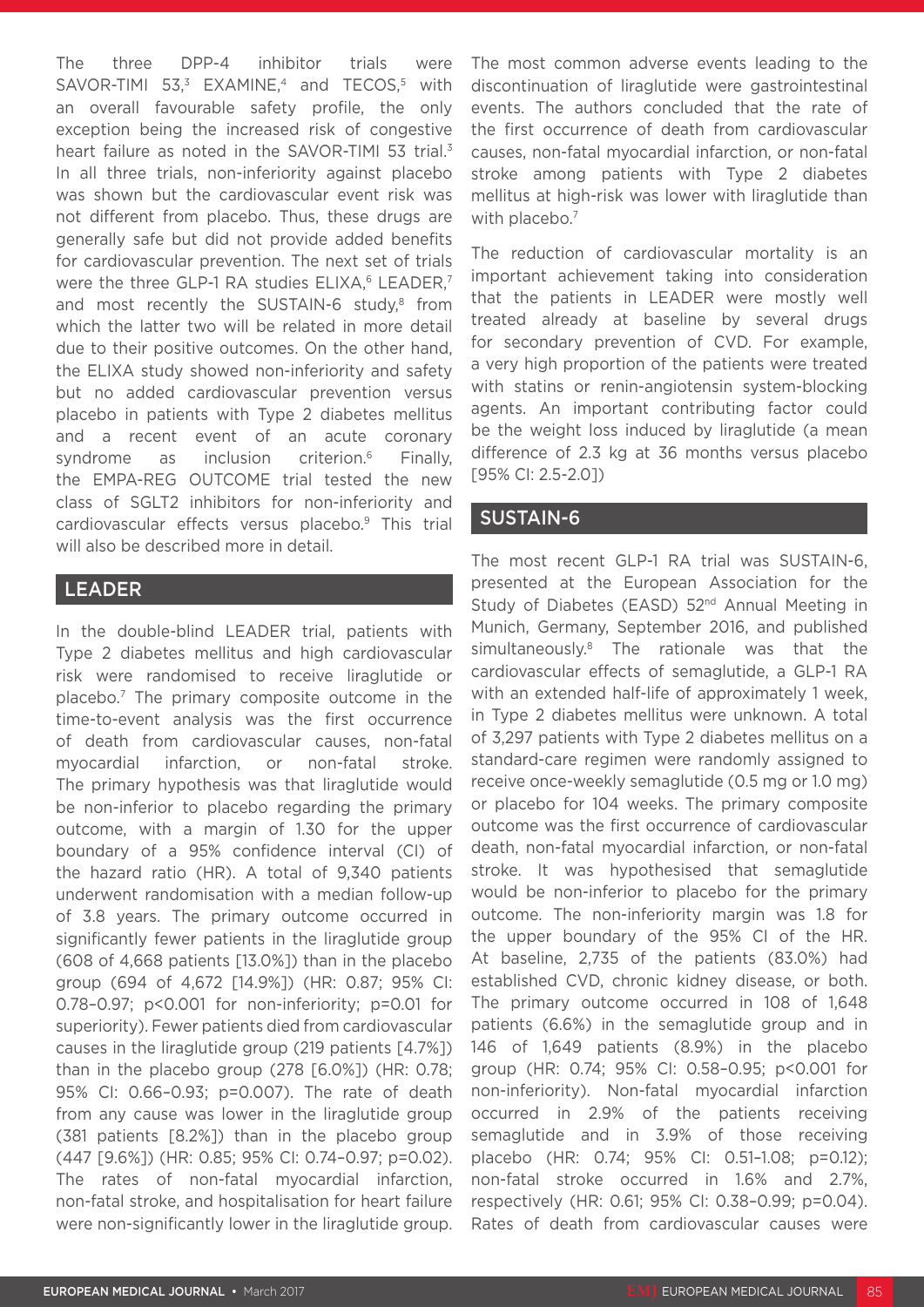similar in the two groups. Rates of new or worsening nephropathy were lower in the semaglutide group but rates of retinopathy complications (vitreous haemorrhage, blindness, or conditions requiring treatment with an intravitreal agent or photocoagulation) were significantly higher (HR: 1.76; 95% CI: 1.11-2.78; p=0.02). Fewer serious adverse events occurred in the semaglutide group, although more patients discontinued treatment because of adverse events, mainly gastrointestinal. The authors concluded that in patients with Type 2 diabetes mellitus who were at high cardiovascular risk, the rate of cardiovascular death, non-fatal myocardial infarction, or non-fatal stroke was significantly lower among patients receiving semaglutide than among those receiving placebo, an outcome that confirmed the non-inferiority of semaglutide.8

An astonishing fact is the significant reduction of stroke events despite a minimal blood pressure reduction in the actively treated arm. As a risk of stroke is strongly dependent on the influence of hypertension or dysregulated haemodynamic control, further mechanistic studies to evaluate these aspects are called for, preferably by use of 24-hour ambulatory blood pressure monitoring and evaluation of central haemodynamics as well as arterial stiffness in the aorta. The increased risk of retinopathy is an unexpected finding that needs further evaluation as there is no real explanation at present, as a similar (non-significant) trend was also seen in the LEADER Study. The mean body weight in the semaglutide group, as compared with the placebo group, was 2.9 kg lower in the group receiving 0.5 mg and 4.3 kg lower in the group receiving 1.0 mg (p<0.001 for both comparisons).

## EMPA-REG OUTCOME

Another class of anti-diabetic drugs are the SGLT2-inhibitors, promoting glucosuria. One member drug of this class, empagliflozin, was tested in a trial including patients with Type 2 diabetes mellitus at a high cardiovascular risk and then published in 2015.<sup>9</sup> Patients were randomised to receive 10 mg or 25 mg of empagliflozin or placebo once daily. The primary composite outcome was death from cardiovascular causes, non-fatal myocardial infarction, or non-fatal stroke, as analysed in the pooled empagliflozin group versus the placebo group. The key secondary composite outcome was the primary outcome plus hospitalisation for unstable angina. A total of 7,020 patients were treated (median observation

time, 3.1 years). The primary outcome occurred in 490 of 4,687 patients (10.5%) in the pooled empagliflozin group and in 282 of 2,333 patients (12.1%) in the placebo group (HR: 0.86; 95.02% CI: 0.74–0.99; p=0.04 for superiority). There were no significant between-group differences in the rates of myocardial infarction or stroke, but in the empagliflozin group there were significantly lower rates of death from cardiovascular causes (3.7% versus 5.9% in the placebo group; 38% relative risk reduction), hospitalisation for heart failure (2.7% and 4.1%, respectively; 35% relative risk reduction), and death from any cause (5.7% and 8.3%, respectively; 32% relative risk reduction). There was no significant between-group difference in the key secondary outcome (p=0.08 for superiority). Among patients receiving empagliflozin, there was an increased rate of genital infection but no increase in other adverse events. The effect on body weight was modest. The conclusion from the study was that patients with Type 2 diabetes mellitus at a high risk of cardiovascular events who received empagliflozin, as compared with placebo, had a lower rate of the primary composite cardiovascular outcome and of death from any cause when the study drug was added to standard care.<sup>9</sup>

In a further analysis from the EMPA-REG OUTCOME study of effects on renal protection, pre-specified renal outcomes included incident or worsening nephropathy (progression to macroalbuminuria, doubling of the serum creatinine level, initiation of renal replacement therapy, or death from renal disease) and incident albuminuria.<sup>10</sup> The results indicated that incident or worsening nephropathy occurred in 525 of 4,124 patients (12.7%) in the empagliflozin group and in 388 of 2,061 (18.8%) in the placebo group (HR 0.61; 95% CI: 0.53–0.70; p<0.001). Doubling of the serum creatinine level occurred in 70 of 4,645 patients (1.5%) and in 60 of 2,323 (2.6%) in the placebo group, a significant relative risk reduction of 44%. Renal-replacement therapy was initiated in 13 of 4,687 patients (0.3%) in the empagliflozin group and in 14 of 2,333 patients (0.6%) in the placebo group, representing a 55% lower relative risk in the empagliflozin group. There were no significant between-group differences in the rates of incident albuminuria. The conclusion reached was that empagliflozin was associated with slower progression of kidney disease and lower rates of clinically relevant renal events than the placebo, when added to standard care.<sup>10</sup>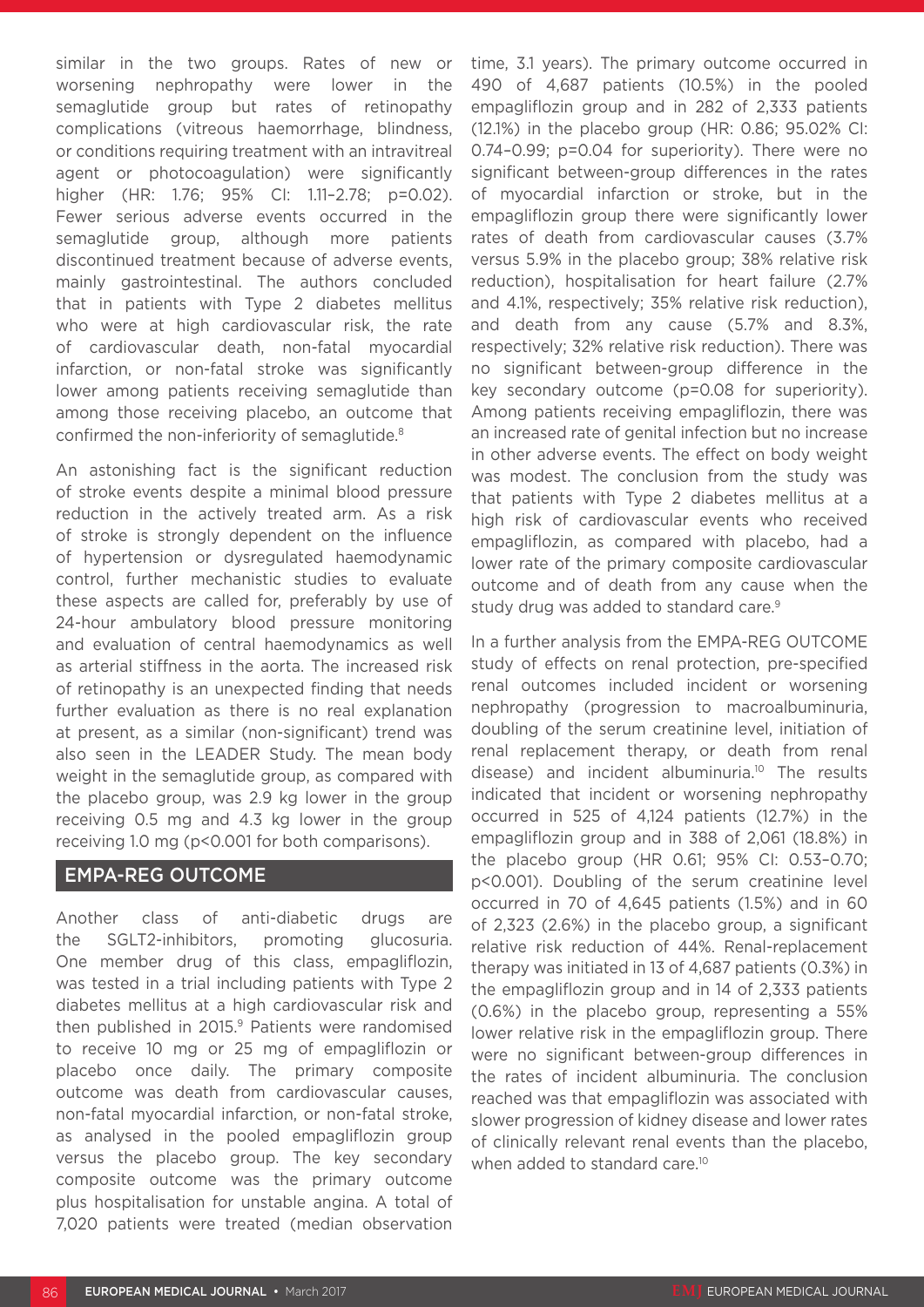#### TREATMENT OF HYPERTENSION

Elevated blood pressure is a frequent companion to obesity and hyperglycaemia in Type 2 diabetes mellitus, as influenced by insulin resistance and associated abnormalities. The control of hypertension is one of the cornerstones of risk factor control in these patients, as stated in European guidelines from  $2013$ <sup>1,11</sup> The goal for blood pressure control in these guidelines is set to <140/85 mmHg, with a corresponding goal of <140/80 mmHg (but <130/80 mmHg in specified subgroups) in USA guidelines from 2016.<sup>2</sup> More recently a systematic review and meta-analysis has documented the importance of targeting patients with diabetes and a baseline systolic blood pressure ≥140 mmHg, but not to treat patients with a baseline systolic blood pressure <140 mmHg due to increased risk of myocardial infarction and cardiovascular mortality.<sup>12</sup> This was challenged by another observational study from the Swedish National Diabetes Register (NDR) that showed a linear and increasing relationship between observed systolic blood pressure levels and risk of complications already from levels <120 mmHg in patients free from CVD.13 On the other hand, no specific analysis was made for patients already treated for hypertension and thus this observational study merely echoes the findings from an earlier observational publication from The UK Prospective Diabetes Study (UKPDS) with a similar design.<sup>14</sup>

Recently the publication of the SPRINT study in the USA has provoked a heated debate on blood pressure goals in hypertensive patients.15 Even if no patients with diabetes were included in SPRINT, arguments have been raised for implementing more strict blood pressure goals in patients with Type 2 diabetes mellitus, for example, the goal of <120 mmHg systolic blood pressure that proved more successful than the goal of <140 mmHg systolic blood pressure. On the other hand, the blood pressure methodology used in SPRINT was unusual and this could hamper any comparison with other similar intervention studies and also preclude from applying the findings in SPRINT when guidelines will be revised.<sup>16</sup> In fact, the methodology used in SPRINT was to ask the patient to do a self-measurement of blood pressure while sitting alone in a room and using an automatic blood pressure device. This could have introduced bias as such a way to measure blood pressure could be 15–16 mmHg lower for systolic blood pressure as compared to office blood pressure recordings.17

Many experts thus think that current blood pressure goals for patients with diabetes should be kept, even if a minority of experts have argued for adopting the more stringent blood pressure goals from the SPRINT study.

#### TREATMENT OF HYPERLIPIDAEMIA

The cornerstone of lipid regulation in patients with Type 2 diabetes mellitus is still statins, used in effective dosages and based on a solid evidence base.18 The most effective statin is rosuvastatin and its preventative effects, as well as that of other statins, overshadows some other effects promoting glycaemia and increase of HbA<sub>1c</sub>.<sup>19</sup> The mechanism behind this effect has been shown to be as a result of dual effects on glucose homeostasis by rosuvastatin, where insulin sensitivity is improved but beta cell function is impaired during *in vitro* experiments.20 Guidelines recommend a target for low-density lipoprotein (LDL) cholesterol to be <2.5 mmol/L for most patients with diabetes and <1.8 mmol/L for patients at a very high risk, $1,2$  for example, with a previous manifestation of a cardiovascular event motivating secondary prevention. Sometimes combination therapy, such as combining a statin with fibrates or cholesterol uptake inhibitors (ezetimibe), can also be an option.

An emerging and promising class of lipid-lowering drugs are the proprotein convertase subtilisin/kexin type 9 (PCSK-9) inhibitors,<sup>21</sup> with a lowering effect on LDL cholesterol of about 60%. The first clinical outcome study is the FOURIER trial, expected to report in early 2017.<sup>22</sup> FOURIER is a randomised, placebo-controlled, double-blind, parallel-group, multinational trial testing the hypothesis that adding evolocumab to statin therapy will reduce the incidence of major adverse cardiovascular events in patients with clinically evident vascular disease. The study population consists of 27,564 patients who have had a myocardial infarction, an ischaemic stroke, or symptomatic peripheral artery disease.22 If the clinical benefits dominate adverse effects this new class of drugs may prove to be beneficial in subgroups of patients with diabetes at very high risk, or who are statin intolerant.<sup>23</sup> Recently, the GLAGOV study<sup>24</sup> was presented where it was shown that among 968 patients with angiographic coronary disease treated with statins, addition of evolocumab, compared with placebo, resulted in a greater decrease in percentage of atheroma volume after 76 weeks of treatment. However, further studies are needed to assess the effects of PCSK9 inhibition on clinical outcomes.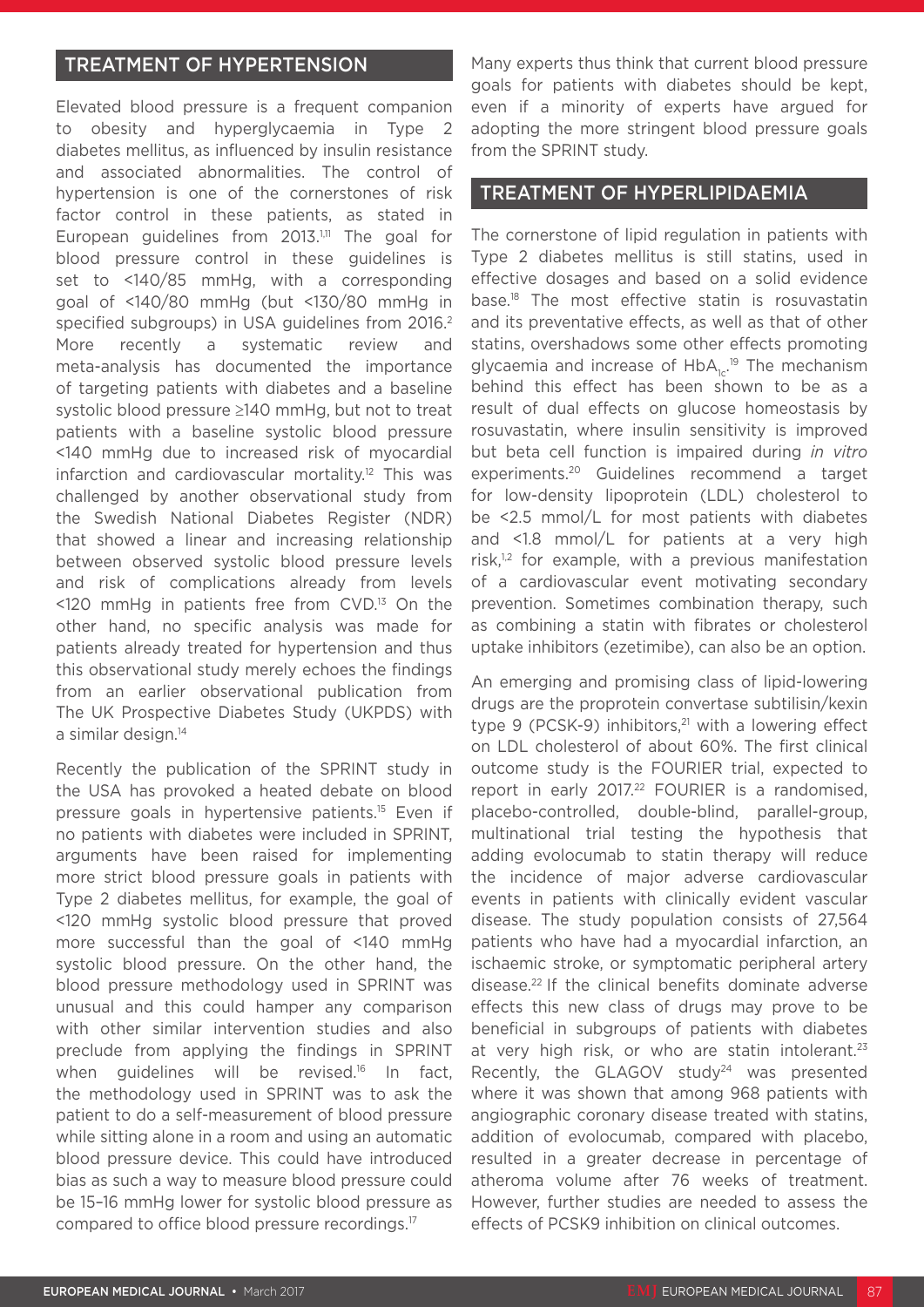#### **SUMMARY**

To protect patients with Type 2 diabetes mellitus from micro or macrovascular complications a wide and effective approach for overall risk factor control is recommended, as shown in the long-term follow-up of the Danish STENO-2 study.25 In this landmark study, it was concluded that at 21.2 years of follow-up after 7.8 years of intensified, multifactorial, target-driven treatment of Type 2 diabetes mellitus with microalbuminuria, there was a median of 7.9 years of gain of life. The increase in lifespan is matched by time free from incident CVD.

A rigid control of hypertension and hyperlipidaemia has long been recognised, and now three new large clinical trials have proven the benefits of glycaemic control by use of newer agents such as SGLT2 inhibitors (empagliflozin) or GLP-1 RAs (liraglutide, semaglutide). These drugs may also have some other, less well-defined beneficial effects on vascular and haemodynamic function, as manifested in successful reduction of congestive heart failure and stroke. Further studies should look more into the mechanisms explaining these beneficial effects that do not seem to be fully explained by weight reduction only.

In the future, the hope for a personalised 'precision medicine' bears hope also for the treatment of hyperglycaemia and risk factors in patients with Type 2 diabetes mellitus.<sup>26</sup> However, sophisticated methods and new drugs cannot overcome an old but intrinsic problem in diabetes care; to increase the quality of the consultation based on understanding, support, and trust. A well-informed and motivated patient with Type 2 diabetes mellitus will most likely adhere to a healthy lifestyle and drug medication for risk factor control. Sadly, the opposite is often true in many fields of diabetes care and has to be improved based on a team approach in which physicians work together with diabetes nurses, dieticians, and other experts, but most importantly with the patient and his/her family within social networks to improve standards of care.

#### REFERENCES

1. Rydén L et al. ESC Guidelines on diabetes, pre-diabetes, and cardiovascular diseases developed in collaboration with the EASD: the Task Force on diabetes, pre-diabetes, and cardiovascular diseases of the European Society of Cardiology (ESC) and developed in collaboration with the European Association for the Study of Diabetes (EASD). Eur Heart J. 2013;34(39):3035-87.

2. American Diabetes Association Position Statement: Standards of Medical Care in Diabetes-2016. Diabetes Care. 2016;39(Suppl 1):S1-S112.

3. Scirica BM et al.; SAVOR-TIMI 53 Steering Committee and Investigators.. Saxagliptin and cardiovascular outcomes in patients with type 2 diabetes mellitus. N Engl J Med. 2013;369(14):1317-26.

4. White WB et al.; EXAMINE Investigators. Alogliptin after acute coronary syndrome in patients with type 2 diabetes. N Engl J Med. 2013;369(14):1327-35.

5. Green JB et al.; TECOS Study Group. Effect of Sitagliptin on Cardiovascular Outcomes in Type 2 Diabetes. N Engl J Med. 2015;373(3):232-42.

6. Pfeffer MA, et al.; ELIXA Investigators. Lixisenatide in Patients with Type 2 Diabetes and Acute Coronary Syndrome. N Engl J Med. 2015;373(23):2247-57.

7. Marso SP et al.; LEADER Steering Committee; LEADER Trial Investigators. Liraglutide and Cardiovascular Outcomes in Type 2 Diabetes. N Engl J Med. 2016; 375(4):311-22.

8. Marso SP et al.; SUSTAIN-6 investigators. Semaglutide and Cardiovascular Outcomes in Patients with Type 2 Diabetes. N Engl J Med 2016; 375(19):1834-1844.

9. Zinman B et al. Empagliflozin, Cardiovascular Outcomes, and Mortality in Type 2 Diabetes. N Engl J Med. 2015; 373(22):2117-28.

10. Wanner C et al. Empagliflozin and Progression of Kidney Disease in Type 2 Diabetes. N Engl J Med. 2016;375(4): 323-34.

11. Mancia G et al. 2013 ESH/ESC Guidelines for the management of arterial hypertension: the Task Force for the management of arterial hypertension of the European Society of Hypertension (ESH) and of the European Society of Cardiology (ESC). J Hypertens. 2013; 31(7):1281-357.

12. Brunström M et al. Effect of antihypertensive treatment at different blood pressure levels in patients with diabetes mellitus: systematic review and meta-analyses. BMJ. 2016;352:i717.

13. Adamsson ES et al. Blood pressure and complications in individuals with type 2 diabetes and no previous cardiovascular disease: national population based cohort study. BMJ. 2016;354:i4070.

14. Adler AI et al. Association of systolic

blood pressure with macrovascular and microvascular complications of type 2 diabetes (UKPDS 36): prospective observational study. BMJ. 2000; 321(7258):412-9.

15. Wright JT Jr et al.; SPRINT Research Group. A Randomized Trial of Intensive versus Standard Blood-Pressure Control. N Engl J Med. 2015;373(22):2103-16.

16. Kjeldsen SE et al. Unattended Blood Pressure Measurements in the Systolic Blood Pressure Intervention Trial: Implications for Entry and Achieved Blood Pressure Values Compared With Other Trials. Hypertension. 2016;67(5):808-12.

17. Filipovský J et al. Automated compared to manual office blood pressure and to home blood pressure in hypertensive patients. Blood Press. 2016;25(4):228-34.

18. Collins R et al. Interpretation of the evidence for the efficacy and safety of statin therapy. Lancet. 2016;388:2532-61.

19. Preiss D et al. Risk of incident diabetes with intensive-dose compared with moderate-dose statin therapy: a metaanalysis. 2011;305(24):2556-64.

20. Salunkhe VA et al. Dual Effect of Rosuvastatin on Glucose Homeostasis Through Improved Insulin Sensitivity and Reduced Insulin Secretion. EBioMedicine. 2016;10:185-94.

21. Burke AC et al. PCSK9: Regulation and Target for Drug Development for Dyslipidemia. Annu Rev Pharmacol